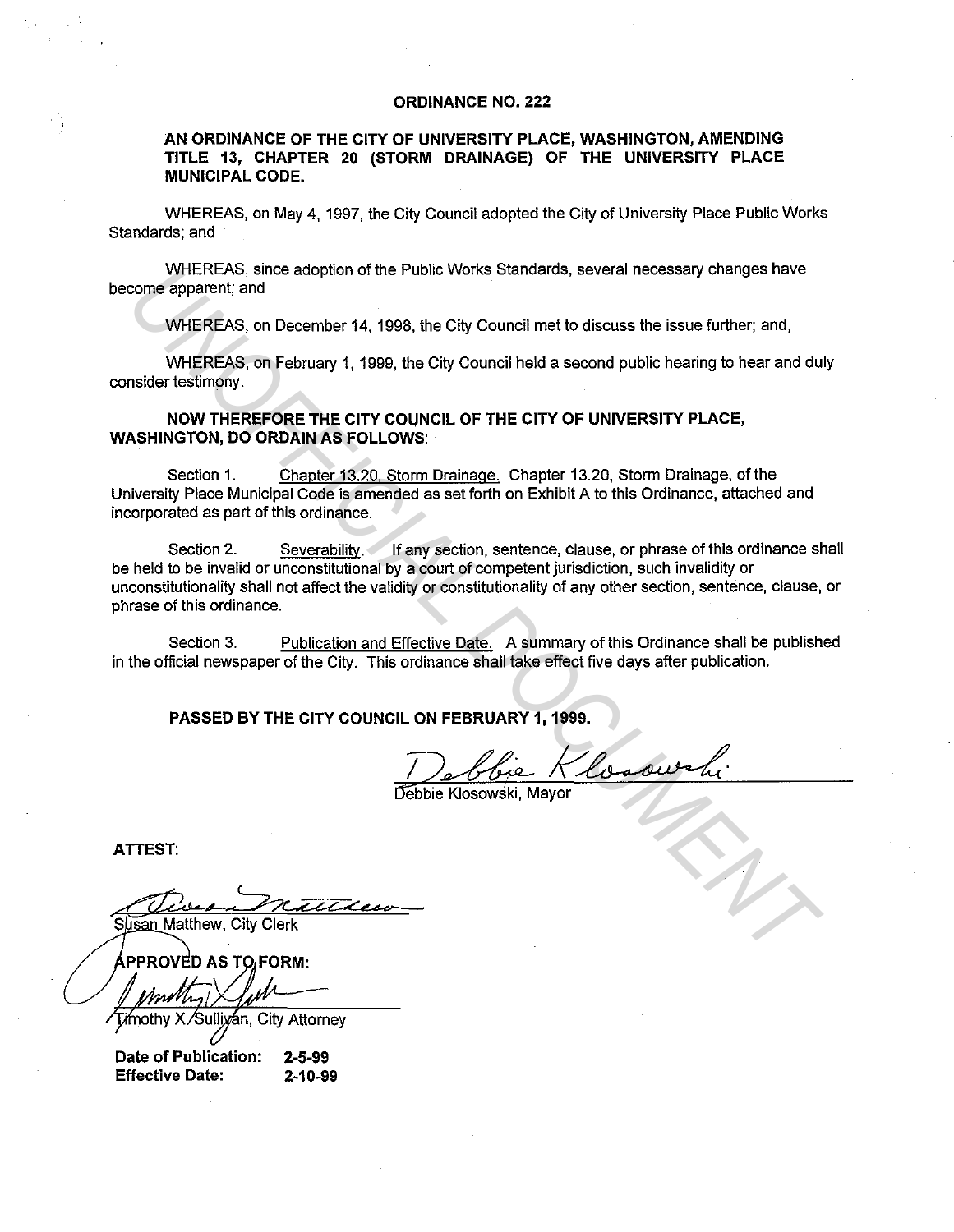### **Chapter 13.20**

### **STORM DRAINAGE**

Sections:

13.20.010 General. 13.20.020 Design standards. 13.20.030 Maintenance. 13.20.040 Construction. 13.20.050 Conveyance. 13.20.060 Staking. 13.20.070 Trench excavation. 13.20.080 Backfilling. 13.20.090 Street patching and restoration.

**13.20.01 o General.** 

The standards established by this chapter are intended to represent the minimum standards for the design and construction of storm drainage facilities.

The King County Surface Water Design Manual and the King County Road Standards are considered a part of this chapter and the public works standards. The King County Surface Water Design Manual sets forth the minimum drainage and erosion control requirements as supplemented herein. The King County Road Standards will supplement these standards only for drainage structures and appurtenances. All standards and guidelines addressed in this document shall supersede that expressed in the above referenced documents.

(Ord. 142 § 1 Exh. A (3.010), 1997).

## **13.20.020 Design standards.**

The design of storm drainage and/or retention/ detention systems shall depend on their type and local site conditions. The design elements of storm drainage systems shall conform to city standards as set forth herein and follow current design practice as set forth in UPMC Chapter 13.10. The following design considerations shall apply:

A. No retention/detention facility shall be located in an area that is used to satisfy an open space requirement unless it enhances a recreational amenity.

Use of designated open space areas for stormwater detention/retention and for infiltration shall satisfy all conditions of the City of University Place for usability and landscape conformity.

Because the primary purpose of consolidated open space is to provide usable area for recreation activities, buffer zones, and green belt areas, the open space must be designed for this intent. Any use of this area for stormwater detention/ retention must clearly be subordinate to and not detract from open space uses. Because active recreation requires primarily flat topography, the usable open space will be predominantly flat. In no event shall slopes exceed 4:1 where drainage facilities are present and a minimum of 50 percent of the linear slope length shall not exceed 7:1. Design of the combined facility, as well as ease of access into and out of the facility, will be considered by the city in review of the design of such facilities. 20.020 Design standards.<br>
20.030 Maintenance.<br>
20.030 Maintenance.<br>
20.040 Construction.<br>
20.060 Standards castabilistical of the linear specific and the King County Road Standards for the standards for the standards stand

Open space also serves an aesthetic function by providing areas of green space that are attractive and an amenity to the project site. Storm drainage facilities which serve as open space must provide the impression that the open space is area available for park uses.

The city shall make the sole determination whether the proposed stormwater facilities are compatible with open space and satisfy the intent of the city for open space amenities.

B. The use of commercial parking lots for detention of stormwater will be reviewed by the director of public works and approved or denied based on the design. The detention area shall be situated away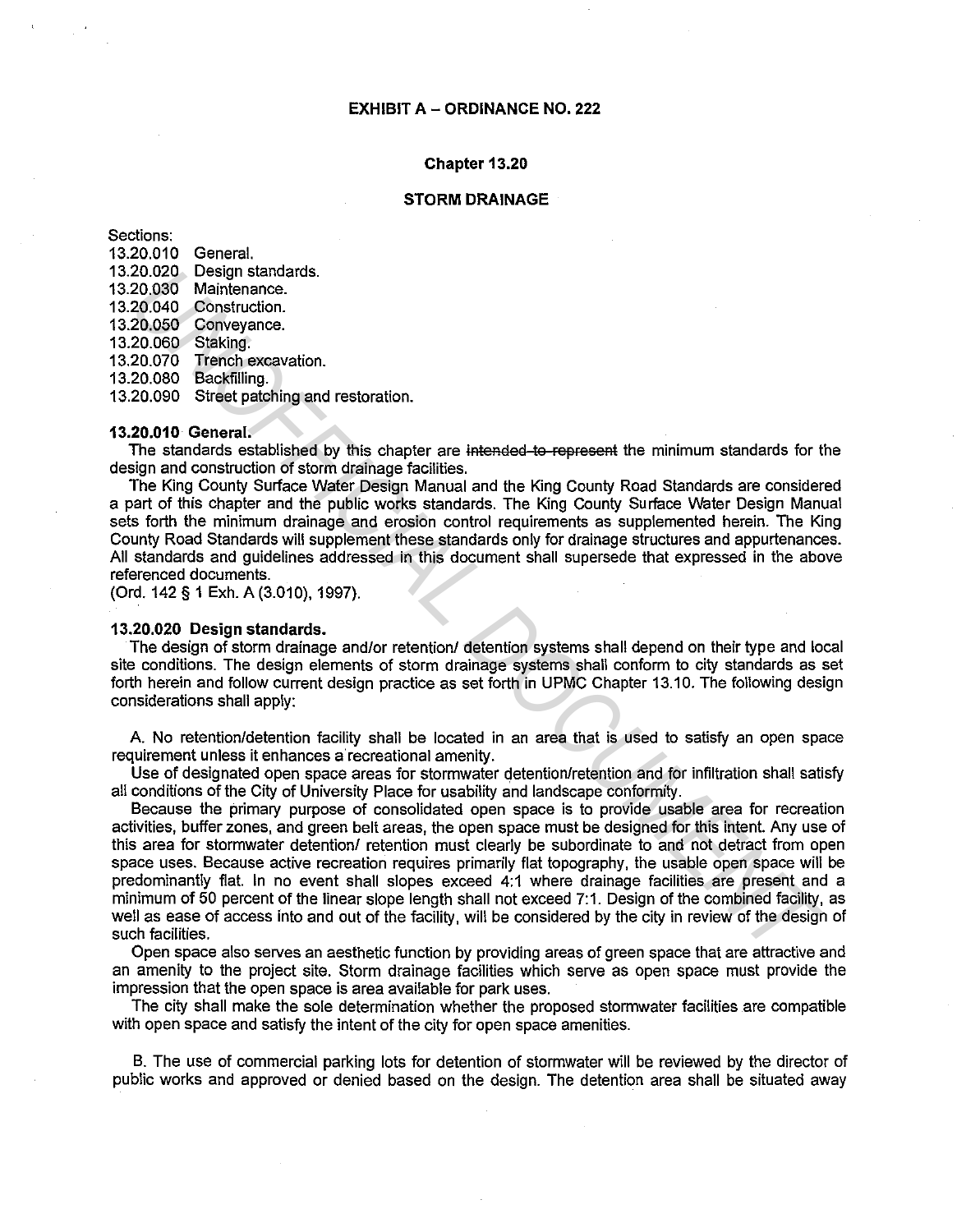from areas of pedestrian movement unless means for rapid closing of the areas is incorporated in the design, and the maximum depth of water in parking lot storage shall be limited to 12 inches.

C. Maximum catch basin spacing shall be 300 feet on arterials and collectors and 500 feet on all other street classifications. No surface water shall cross any roadway.

The general notes on construction in UPMC 13.20.040 shall be included on any plans dealing with storm systems.

(Ord. 142 § 1 Exh. A (3.020), 1997).

#### **13.20.030 Maintenance.**

As a condition of storm drainage system plan approval the applicant shall maintain the drainage system as shown on the drainage plans. The drainage system shall be maintained and preserved until such time as the applicant or owner and the city agree that the system should be altered in some manner or eliminated. The applicant shall be required to record a maintenance agreement to maintain the storm drainage system. 20.030 Maintenance.<br>
As a condition of storm drainage system plan approval the applicant shall maintain the drainage<br>
As a condition of the drainage plans. The drainage system shall be maintained and preserved unit<br>
of thi

(Ord. 142 § 1 Exh. A (3.025), 1997).

#### **13.20.040 Construction.**

A. All workmanship and materials shall be in accordance with City of University Place standards and the most current edition of the State of Washington Standard Specifications for Road, Bridge and Municipal Construction (WSDOT/ APWA) and King County Road Standards (for drainage structures and appurtenances).

B. Temporary erosion/water pollution measures shall be required in accordance with the King County Surface Water Design Manual.

C. Comply with all permits and other requirements by the city or other governing authority or agency.

D. A preconstruction meeting shall be held with the City of University Place public works department prior to the start of construction.

E. All storm mains and retention/detention areas shall be staked for grade and alignment by an engineering or surveying firm capable of performing such work.

F. Storm drain pipe shall meet the following requirements:

1.Plain concrete pipe conforming to the requirements of AASHTO M 86, Class 2.

2.Reinforced concrete pipe conforming to the requirements of AASHTO M 170.

3.PVC pipe shall conform to ASTM D 3034 SDR 35 or ASTM F 789 with joints and gaskets conforming to ASTM D 3212 and ASTM F 477.

4.Ductile iron pipe conforming to the requirements of AWWA C 151, thickness class as shown on the plans.

5.Polyethylene smooth wall pipe per Advanced Drainage Systems (ADS) N-12 constructed per WSDOT/APWA Standard Specifications 7-04.

G. Special structures, oil/water separators and outlet controls shall be installed per plans and manufacturer's recommendations.

H. Provide traffic control plan(s) as required in accordance with MUTCD.

I. Call underground locate line, 1-800-424- 5555, minimum 48 hours prior to any excavations.

J. Where connections require "field verifications", connection points will be exposed by contractor and fittings verified 48 hours prior to distributing shut-down notices.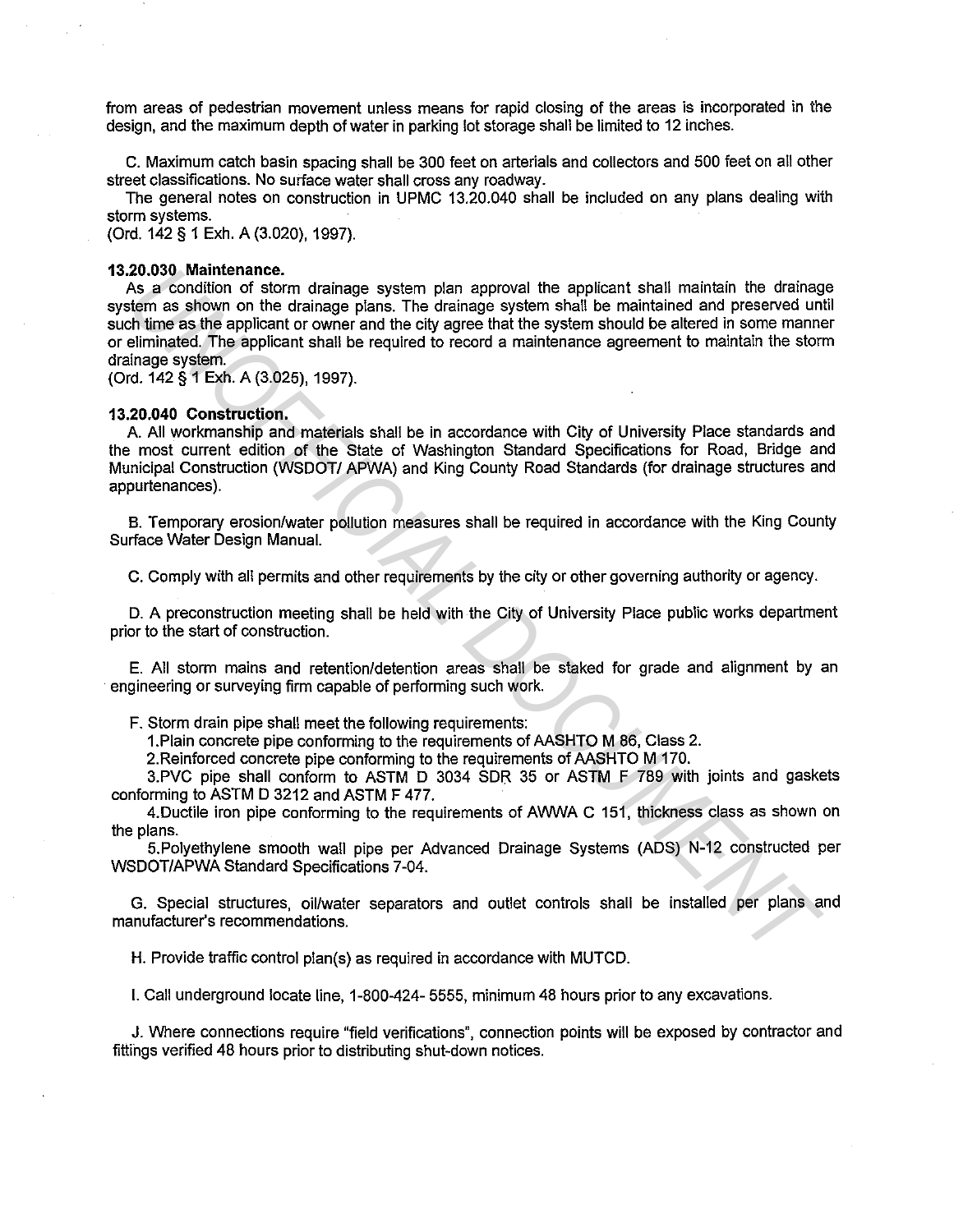K. On-site erosion control measures shall be the responsibility of the developer. Any problems occurring before final acceptance of the storm system by the engineer shall be corrected by the applicant

L. In case erosion or sedimentation occurs to off-site property, all construction work within the development that will further aggravate the situation must cease and the owner/contractor will immediately commence restoration methods. Restoration activity will continue until such time as the erosion and sedimentation no longer occurs off- site.

M. All erosion and sedimentation control devices shown on this drawing shall be installed prior to or at the first stage of site preparation.

N. Should the temporary erosion and sedimentation control measures as shown on this drawing not prove adequate to control erosion and sedimentation, the applicant/contractor shall install additional facilities as necessary to protect adjacent properties, sensitive areas, natural water courses and/or storm drainage systems.

0. In any area which has been stripped of vegetation and where no further work is anticipated for a period of 30 days or more, all disturbed areas must be immediately stabilized with mulching, grass planting or other approved erosion control treatment applicable to the time of year in questions. Grass seeding alone will be acceptable only during the months of April through September inclusive. Seeding may proceed, however, whenever it is in the interest of the applicant/contractor, but must be augmented with mulching, netting or other treatment. If first stage of site preparation.<br>We about the temporary erosion and sedimentation control measures as shown on this drawing<br>We adequate to control erosion and sedimentation, the applicant/contractor shall install additi

P. The engineer/owner/contractor will be responsible for field locating the clearing limits and establishing those boundaries with bright colored flagging. The contractor shall clear to the limits as established on this plan and flagging in the field.

Q. Tie impervious surfaces (roofs, streets, drives, etc.) to the completed drainage system as soon as possible.

R. The necessary facilities shall be maintained on site to prevent debris, dust, and mud from impacting public facilities and other property owners.

S. All work associated with stabilizing the disturbed areas shall be in accordance with Section 8-01 of the 4994 latest version of the Standard Specifications for Road, Bridge, and Municipal Construction, or the latest version thereof unless approved otherwise by the city.

T. All erosion control measures shall remain in place and be properly maintained until the disturbed areas have been stabilized.

U. The city shall be responsible for the inspection and acceptance of all clearing and grading work and erosion and sedimentation control facilities. The applicant shall notify the city 48 hours in advance of each required inspection.

1.lnspection No. 1 - Installation of erosion control facilities/prior to clearing.

2. Inspection No. 2 - Completion of clearing.

3.lnspection No. 3 - Upon completion of excavation, filling, and earthwork.

4. Inspection No. 4 – Completion of project.

5. Inspection No.  $5 -$  Work in city right-of- way.

(Ord. 142 § 1 Exh. A (3.025), 1997).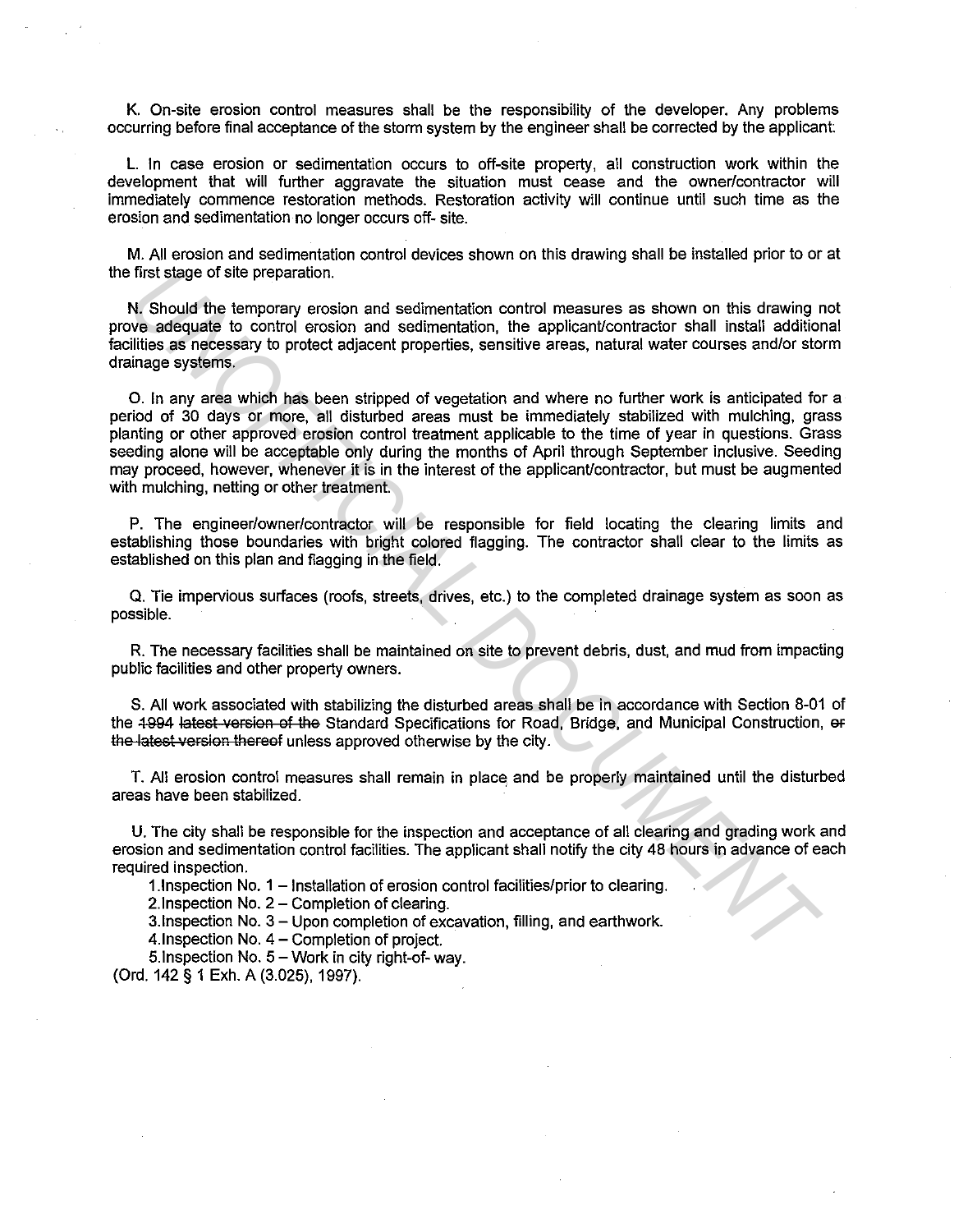## **13.20.050 Conveyance.**

A Pipe. Storm drain pipe within a public right- of-way or easement shall be sized to carry the maximum anticipated runoff from the possible contributing area.

The minimum main size shall be 12 inches in diameter. Laterals lines may be six inches in diameter. Nothing shall preclude the city from requiring the installation of a larger sized main if the city determines a larger size is needed to serve adjacent areas or for future service.

All pipe for storm mains shall comply with one of the following types:

1. Polyvinyl Chloride. PVC pipe per Section 7-04 of the current WSDOT Standard Specifications.

2.Plain Concrete. Plain concrete pipe per WSDOT/APWA Standard Specifications as set forth in Section 7-04.

3.Reinforced Concrete. Reinforced concrete pipe per WSDOT/APWA Standard Specifications as set forth in Section 7-04.

4.Ductile Iron. Ductile iron pipe per Section 9-30, WSDOT Standard Specifications.

5. Polyethylene: PE smooth wall pipe per Advanced Drainage Systems (ADS) N-12 constructed per WSDOT/APWA Standard Specifications Section 7-04.

B. Channels. The city encourages the use of open vegetated channels to convey stormwater runoff when possible. Any open channels proposed to be located within public right-of-way shall require special approval from the director of public works.

(Ord. 142 § 1 Exh. A (3.027), 1997).

## **13.20.060 Staking.**

All surveying and staking shall be performed by an engineering or surveying firm capable of performing such work. The engineer or surveyor directing such work shall be licensed as a professional engineer or professional land surveyor by the state of Washington.

A preconstruction meeting shall be held with the city prior to commencing staking. All construction staking shall be inspected by the city prior to construction.

The minimum staking of storm sewer systems shall be as directed by the city engineer or as follows:

A Stake centerline alignment every 50 feet with cut or fill to invert of pipe.

B. Stake location of all catch basins, manholes and other fixtures for grade and alignment with cut or fill to grate or lid and invert of all pipes.

C. Grade stake or slope stake (as appropriate) at intervals, sufficient to control location, size and depth of retention/detention facilities.

(Ord. 142 § 1 Exh. A (3.030), 1997).

## **13.20.070 Trench excavation.**

A Clearing and grubbing where required shall be performed within the easement or public right- ofway as permitted by the city and/or governing agencies. Debris resulting from the clearing and grubbing shall be disposed of by the owner or contractor in accordance with the terms of all applicable permits.

B. Trenches shall be excavated to the line and depth designated by the city to provide a city approved minimum of cover over the pipe. See details as applicable. Except for unusual circumstances where approved by the city, the trench sides shall be excavated vertically and the trench width shall be excavated only to such widths as are necessary for adequate working space as allowed by the governing agency and in compliance with all safety requirements of the prevailing agencies. See detail. The trench shall be kept free from water until joining is complete. Surface water shall be diverted so as not to enter the trench. The owner shall maintain sufficient pumping equipment on the job to insure that these provisions are carried out. ction 7-04.<br>
3. Relinforced Concrete. Relinforced concrete pipe per WSDOT/APWA Standard Specifications as s<br>
4. Become 7-04.<br>
4. Becometric Fig. monoth wall pipe per Section 9-30, WSDOT Standard Specifications as the infor

C. The contractor shall perform all excavation of every description and whatever substance encountered and boulders, rocks, roots and other obstructions shall be entirely removed or cut out to the width of the trench and to a depth six inches below sewer line grade. Where materials are removed from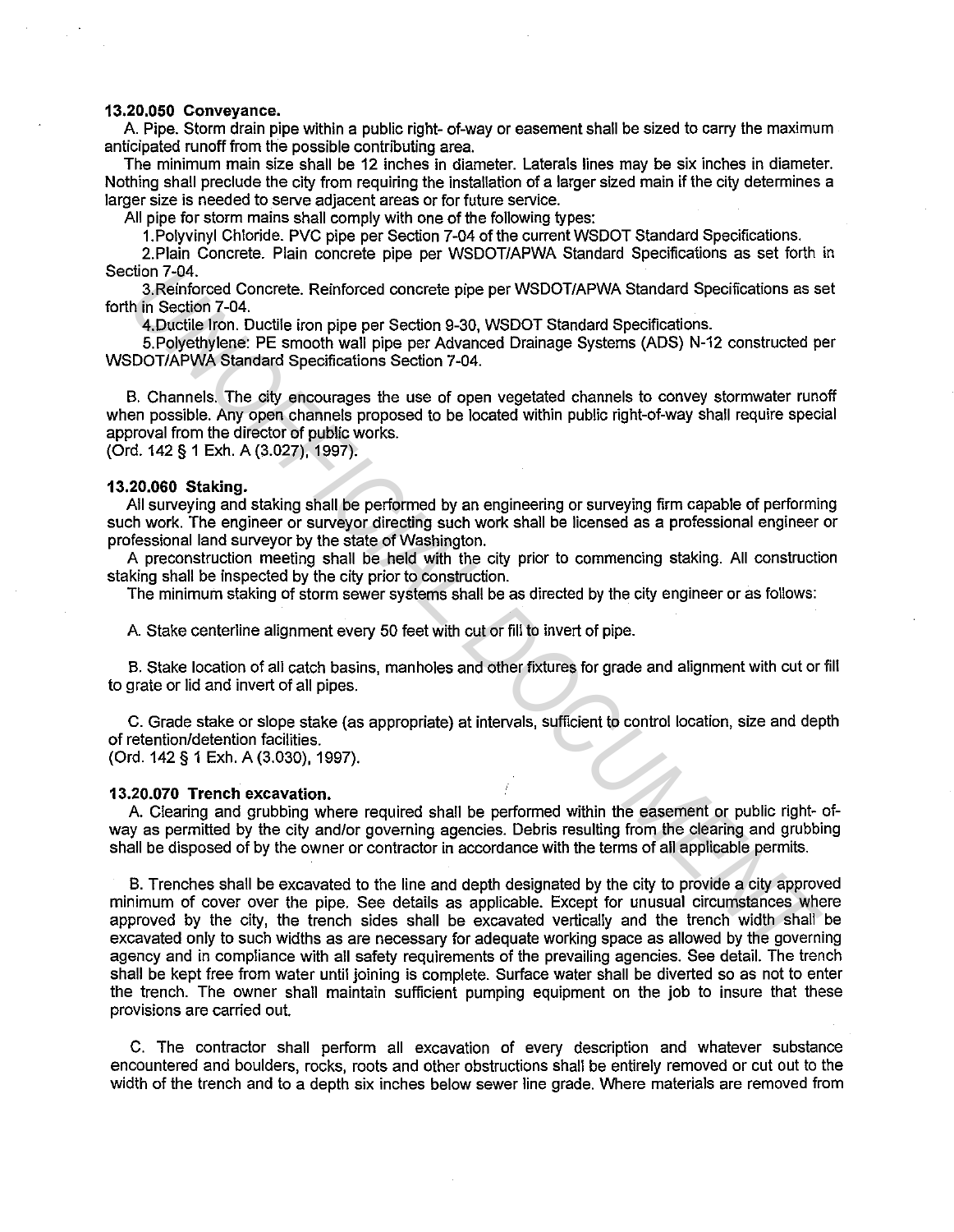below pipe grade, the trench shall be backfilled to grade with material satisfactory to the city and thoroughly compacted.

D. Trenching and shoring operations shall not proceed more than 100 feet in advance of pipe laying without approval of the city, and shall be in conformance with Washington Industrial Safety and Health Administration (WISHA) and Office of Safety and Health Administration (OSHA) Safety Standard.

E. The bedding course shall be constructed to grade with hand tools in such a manner that the pipe will have bearing along the entire length of the barrel. The bell holes shall be excavated with hand tools to sufficient size to make up the joint.

F. Gravel backfill for pipe bedding shall be installed in conformance with Section 2-09 of the Standard Specifications (WSDOT). See drawing 2-8.

1.Bedding for Rigid Pipe (Ductile Iron Pipe). Gravel backfill for rigid pipe bedding shall consist of crushed, processed, or naturally occurring granular material. It shall be essentially free from various types of wood waste or other extraneous or objectionable materials. It shall have such characteristics of size and shape that it will compact readily and shall meet the following specifications for grading and quality:

| <b>Sieve Size</b>      | <b>Percent Passing*</b> |
|------------------------|-------------------------|
| 3/4" Square            | 100                     |
| 3/8" Square            | $95 - 100$              |
| <b>U.S. No. 8</b>      | $0 - 10$                |
| <b>U.S. No. 200</b>    | $0 - 3$                 |
| <b>Sand Equivalent</b> | MIN.<br>35.             |

\*All percentages are by weight.

2.Bedding for Flexible Pipe (PVC Pipe). Gravel backfill for flexible pipe (PVC pipe) bedding shall consist of crushed, processed, or naturally occurring granular material. It shall be essentially free from various types of wood waste or other extraneous or objectionable materials. It shall have such characteristics of size and shape that it will compact readily and shall meet the following specifications for grading and quality: **Example 16:** Gravel Brackfill for pipe bedding shall be installed in conformance with Section 2-09 of the Standard Conformation (Wislom) See drawing 2-8.<br> **1. Redding for Rigid Pipe (Ductile Iron Pipe).** Cravel backfill f

#### Sieve Size Percent Passing\*

| 3/4" Square       | 100          |
|-------------------|--------------|
| 3/8" Square       | $95 - 100$   |
| <b>U.S. No. 8</b> | $0 - 10$     |
| U.S. No. 200      | $0 - 3$      |
| Sand Equivalent   | 35 -<br>MIN. |

\*All percentages are by weight.

Native material shall not be used for bedding, unless approved by the engineer. (Ord. 142 § 1 Exh. A (3.040), 1997).

#### 13.20.080 Backfilling.

Backfilling and surface restoration shall closely follow installation of pipe so that not more than 100 feet is left exposed during construction hours without approval of the city. Selected backfill material shall be placed and compacted around and under the sewer pipe by hand tools. Special precautions shall be provided to protect the pipe to a point 12 inches above the crown of the pipe. The remaining backfill shall be compacted to 95 percent of the maximum density in traveled areas and road "prisms", 90 percent outside driveway, roadways, road prism, shoulders, parking or other traveled areas. Where governmental agencies other than the city have jurisdiction over roadways, the backfill and compaction shall be done to